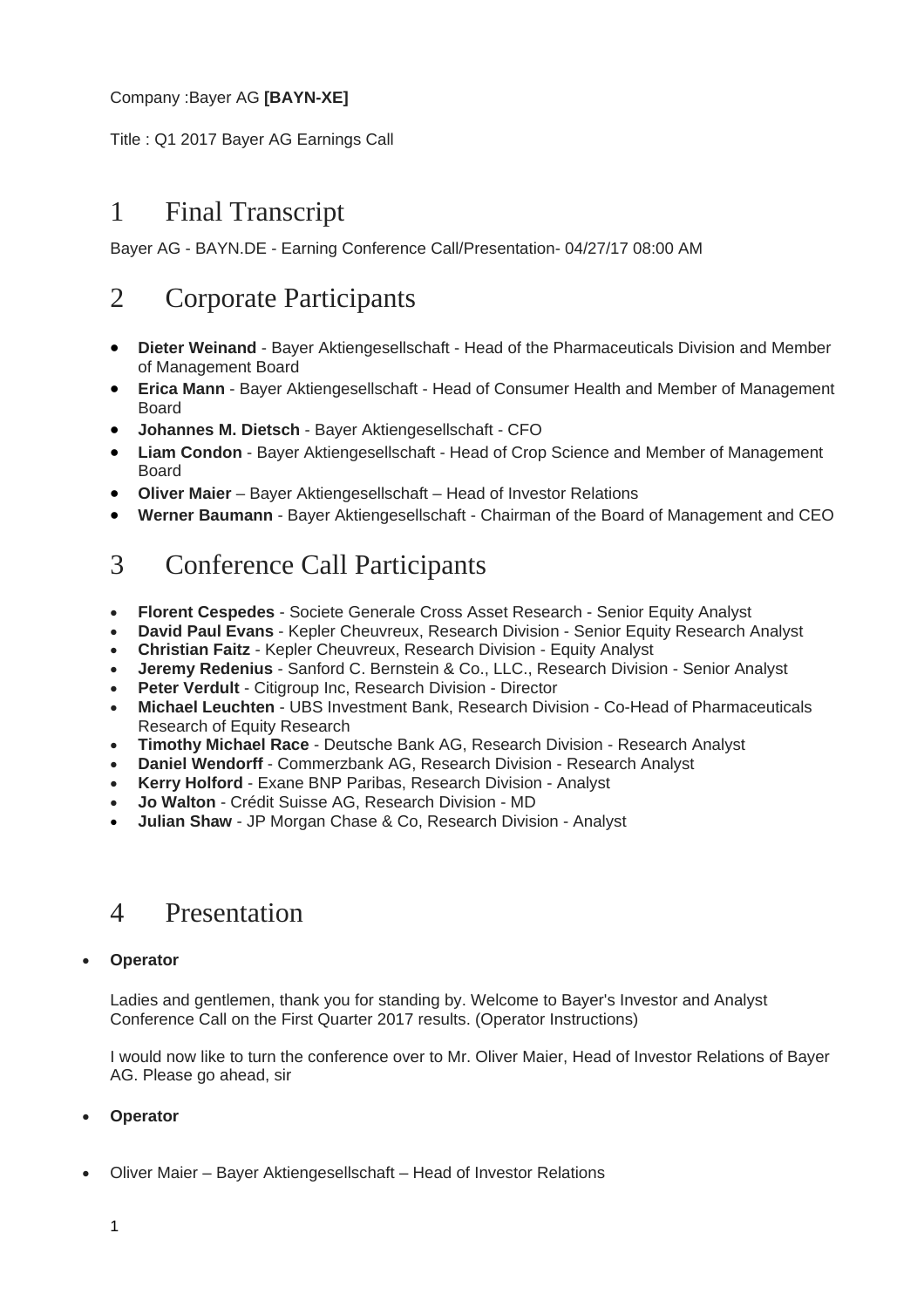Great. Thank you, Emma. I would like to welcome all of you, also on behalf of my colleagues, to our first quarter 2017 conference call. With me on the call are Werner Baumann, our CEO; and Johannes Dietsch, our CFO. The different businesses are represented by the responsible management board members. For Pharma, we have Dieter Weinand; from Consumer Health, it is Erica Mann; and for Crop Science/Animal Health, we have Liam Condon.

Before we go on to the Q&A session, Werner will start the call today presenting some of the highlights of our first quarter 2017 operationally and financially, give a brief summary of the developments in the different divisions and then finish with our outlook for 2017.

I obviously would like to start out by mentioning our cautionary language that is our safe harbor statement for all the materials that we have distributed today.

#### *[\(See "Disclaimer" chart at the end of this transcript\)](#page-14-0).*

So that was the easy part. That's for me. Werner, the floor is yours.

#### **Werner Baumann**

All right. Thank you, Oliver. And good afternoon, everybody on the call. What I'd like to do is to go through the materials rather quickly, and then enter Q&A. We had a very good start into the year, as you have seen. And the nice thing about it is that we see growth in all segments. If you look at Life Sciences, of course, Pharma has posted the highest growth, it's very much driven by our main growth products. Xarelto and Eylea both with roughly 20% growth year-over-year, but the others - also the oncology products (inaudible) are doing very well. We see a good performance also if we look at our competitors in Consumer and Crop and Animal Health has been doing okay as well. If you look at the reported numbers, they've continued to include, of course, Covestro. Covestro has had a very strong start into the year both in terms of top and bottom line. And that has also led us to actually upgrade our guidance, a little bit unusual already in Q1. So we continue to look at where we are going to go with our Life Science business but the upgrade is very much driven by our Covestro based of business that is reported in our numbers.

Beyond that, we've also had good news in R&D. First of all, very much, as we talked it about already at our Meet Management, about the COMPASS study. Secondly, we've presented positive Phase II data for copanlisib in non-Hodgkin's lymphoma, and we've also submitted by now, the package to the FDA. And as far as Covestro -- as far as Monsanto goes, we continue to make progress with our filings, by now, we have filed in most of the jurisdictions, Europe still -- is scheduled for quarter 2. And last but not least, we of course, also reduced, as we had announced earlier, our stake in Covestro with the first step we've taken from 64% to now 53% shareholding in Covestro but of course, we continue to consolidate.

Let me now briefly touch on quarter 1. So top line up by 9%. Main contributors here, as already mentioned, are Covestro on one hand, and then on the other hand, Pharma, with all others are also contributing. Reported EBIT up in line with the strong earnings performance that is very much driven by sales 34%, EBITDA 15% up, that also translates into an increase in our adjusted earnings per share or core earnings per share, which advanced to EUR 2.62, which is an 11% increase yearover-year despite a small dilution due to the fact that we've reduced our Covestro position. And of course, with that, we have high minority in the stakes that are being reported now.

Let me now move to cash flow. Cash flow also very strong improvement from continuing operations by 50%. Again, driven by our good earnings performance. CapEx, up by roughly 14% to a little bit more than EUR 400 million, and very much driven by the divestiture of our Covestro stake, the reduction in our net debt position to just like the above EUR 10 billion at the end of quarter 1.

Now let's move into Pharma. Pharma sales are up over quarter 1 a year ago by roughly 7%. Our key growth products delivered EUR 1.4 billion in sales, up 20% overall, and that is also the order of magnitude of growth we've seen in the 2 biggest products, being Xarelto and Eylea. Outside of the U.S., and that's what we are driving, Xarelto sales up even a little bit higher because reported in our numbers, sales is essentially licensing fees and royalties in the U.S. was flat year-over-year, I'm sure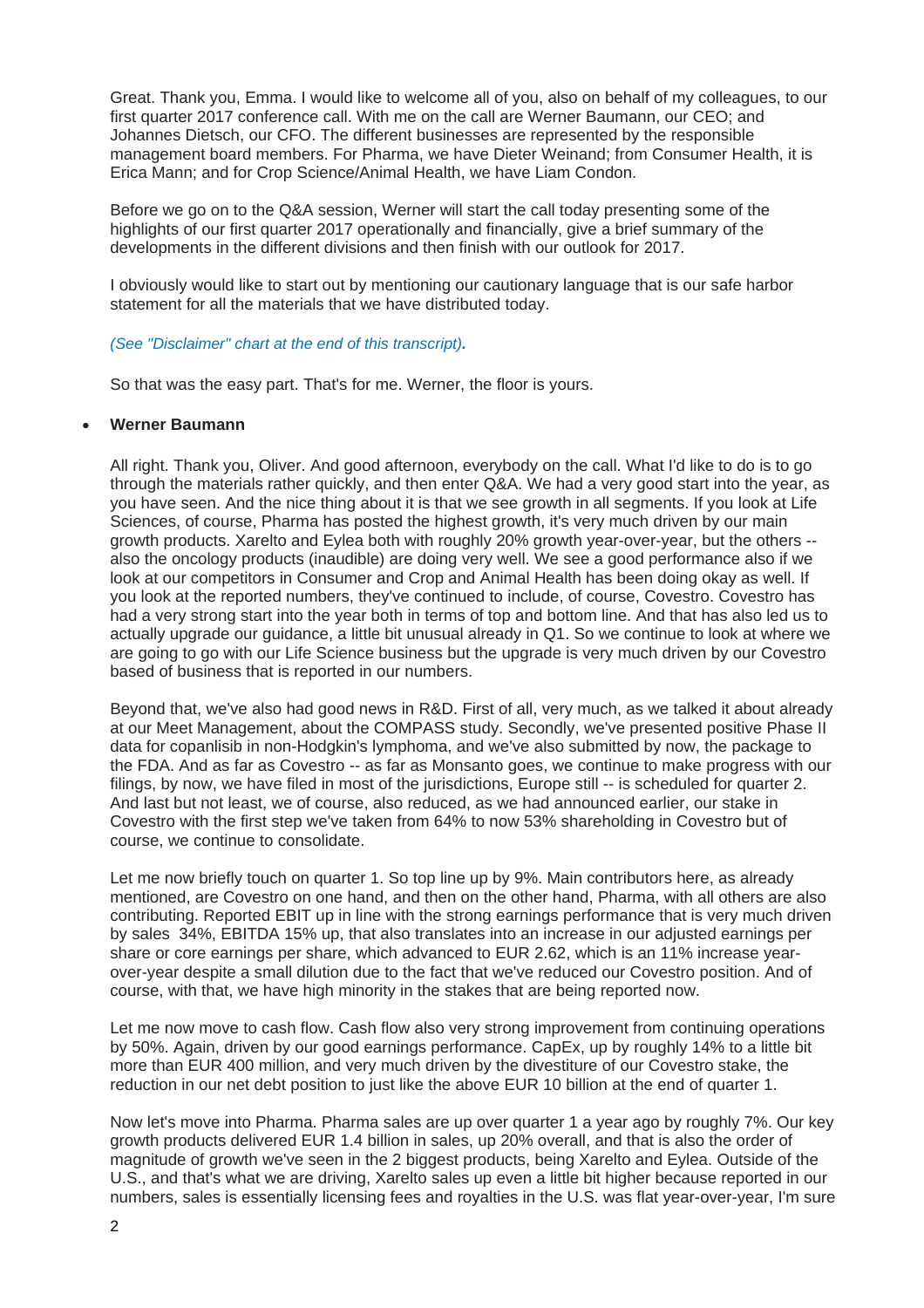we are going to touch on that later on in the Q&A.

Eylea, overall, very much driven by higher sales volumes in Europe, and then also contributing in Canada and Japan.

Business in Xofigo, also very strong improvement with a majority of that coming out of Japan. It was the very successful launch we have seen so, we didn't have any sales in 2016 here, and that's what's been driving then, of course, also the numbers. But we've also been doing well in the U.S. and in Europe.

Stivarga, up by 9% to now EUR 75 million. Adempas, up EUR 28 million -- 28%, I'm sorry, also there's strong contributions from the U.S. And then our established product portfolio was a somewhat mixed story. We've seen Kogenate down by 9% year-over-year, which is very much driven by the order pattern of CSL. We will also going into that in the Q&A, I'm sure. On the other hand, we saw very pleasing growth with Mirena by 23%. And of course, we have also had the Kyleena launch that contributed here with the Mirena franchise.

We've had a very strong earnings improvement that is driven by both strong top line growth and very good cost containment. So we continue to manage significant growth momentum. It's an essentially, you can say almost stable marketing and sales investment, and that's been the case actually, for the last 3 years already. So do we get leverage and efficiency out of the organization the way Dieter and his team manage the business.

Consumer Health, up by 2.6% or roughly 3% in the quarter, very much driven by good and encouraging growth in Europe, Middle East and Africa, also Asia Pacific. North America came in on prior year level. If you look at the product portfolio and the compositions of the U.S. sales performance, there are 2 things that I'd call out. One is of course, the launch of our new product portfolio in Coppertone that has been contributing to growth very nicely. You see the 21% year-overyear growth. The other one is -- actually, the other way around, we are preparing for a restaging of Dr. Scholl's business in quarter 2 as we still see a washout of trade inventories in the first quarter. Hence, the reduction in Dr. Scholl's. Other than that, we saw a very nice increase in Bepanthen, very much driven by Europe and Asia/Pacific, somewhat weaker performance in Latin America here particularly, in Brazil.

And last but not least, if we look at earnings, we see some progression in the bottom line, we continue to, of course, invest behind the turnaround of some of our brands. And we've also had a EUR 20 million onetime gain, just about EUR 20 million onetime gain in our clean EBITDA that stems from the sale of the non-core brands that contributed in quarter 1.

Let's now move into Crop. We've seen sales being up by 3% year-over-year in Crop as well. Crop Protection, we saw solid growth in herbicides and insecticides. Also in our SeedGrowth business, whereas Fungicides had to face some top line regression here also, in particular, Latin America in Brazil. Seeds business did perform very well. As you've seen also with our competitors, our business grew by about 8% over prior year quarter. And that again, was very much driven by strong oilseed rape/canola business, and of course, our soybean business that is developing very nicely.

We've had a technically effect into our Environmental Science, we sold the ES consumer business last year to a French company. And what you see here, reported in our sales is to a large extent, the delivery of products to the new owner of that business and that has been driving our sales performance, so it's not in-market sales but driven by portfolio sales.

Regionally, a very good performance in North America, here also driven by our Seeds, SeedGrowth, Insecticides and Fungicides business. I already mentioned that Latin America was somewhat slower, particularly in Fungicides side in Brazil. And we also continue to see quite high market -- in-market inventories in Brazil. So sell-in we are cautious with because of that high inventory (inaudible).

EBITDA before special items in Crop benefited primarily from the better volumes. On the other hand, we had higher cost of goods sold, we also increased our investment in R&D. And we had almost slightly decreasing selling prices, that weighed slightly on earnings.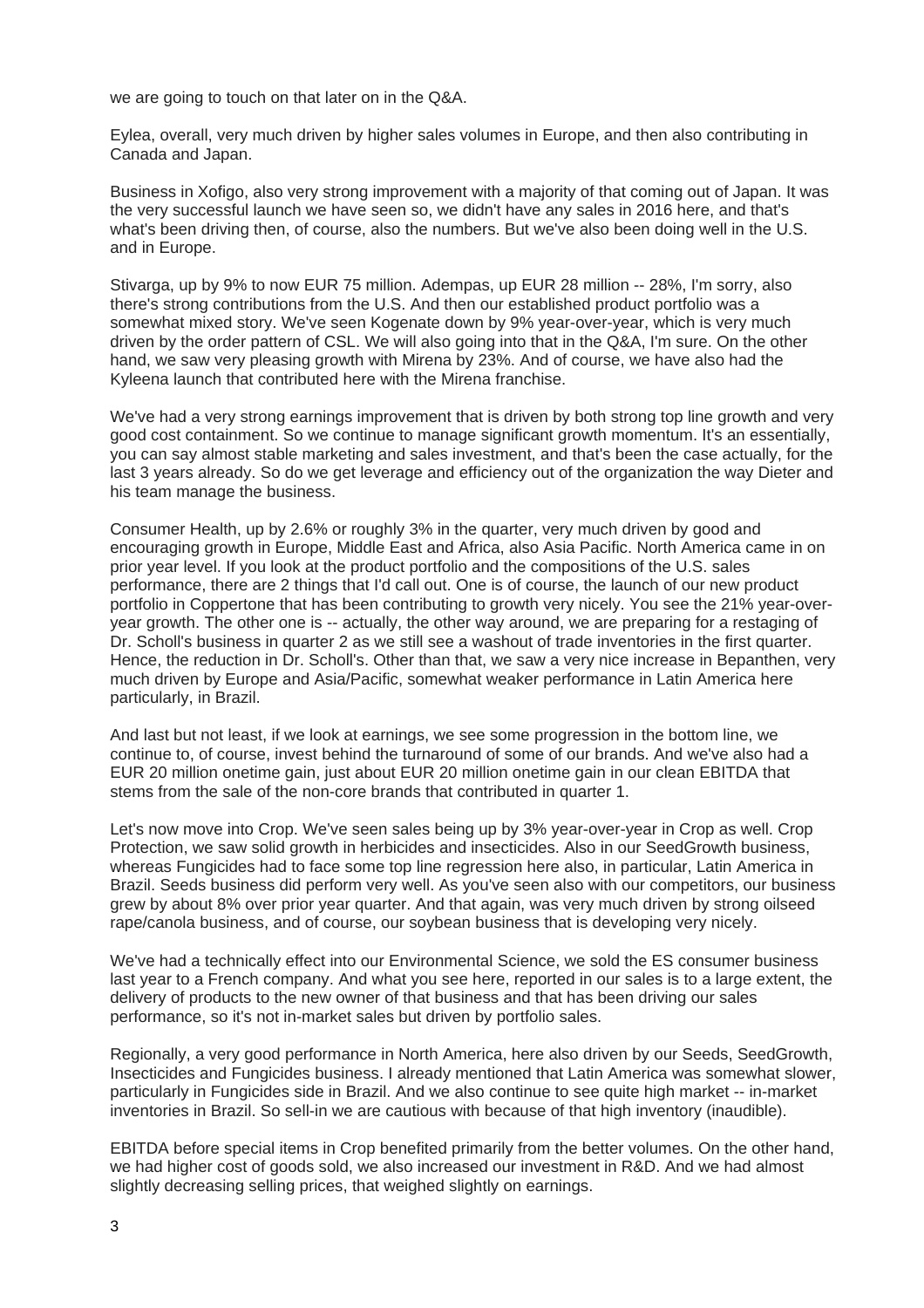Last but not least, Animal Health. We've seen, again, roughly 3% top line growth, both from our ongoing business and then the reported top line included the portfolio effect from the acquired Cydectin business that is not part of that 3% currency and portfolio adjusted growth, but the reported top line of EUR 440 million, that's included. The same holds true also for our reported earnings, which are up by 11%, driven on one hand by price increases, and on the other hand, by a large price increase, on the other hand, by the contribution of the Cydectin business.

What we continue to see here is the same as you saw in prior quarters and our companion animals business, our Seresto flea and tick collar continues to do very well. As we've seen here, again, a strong increase of almost 40%. On the other hand, our Advantage product family did erode by about 10%, mainly driven by intense competitive pressure and some demands shifts.

Last but not least, and that will then conclude my comments on the quarter. As I mentioned earlier in my introductory statements, we upgraded our guidance for the full year, which is driven by the strong increase of both top line and bottom line in the quarter but also in the guidance of Covestro. So Covestro now for the full year, is looking for a substantial sales increase and a significant improvement in EBITDA. And we have, of course, taken that into our forecast figures as well. So as a consequence, we are upgrading as follows: sales are now going to be just around EUR 51 billion, up from the EUR 49 billion we had guided for before; EBITDA before special items is now expected to improve by a low teens percentage. And if you look at our core earnings per share from continuing operations, those will increase by a mid to high single-digit percentage. But on one side, it is driven by the strong performance of Covestro that continues to be consolidated. We, of course, do have a counter effect here, driven by the fact that as I mentioned earlier as well, we reduced our stake in Covestro by 11% as of March 2017. So that earnings that relates to the 11% is now reported in minority -- in minorities and not in our numbers that go into the core earnings per share.

So excluding portfolio and also your equity measures, net financial debt is going to be around EUR 8 billion by the end of 2017. And last but not least, I also touched on debt in my introductory remarks as well, we are quite optimistic for our Life Science business, even though we have not upgraded our guidance at this point in time. Just looking at the fact that we are just into the first quarter, and let's see how the second quarter goes and then we'll update you accordingly in our Q2 call.

With that, I come to the end of my remarks, and we are now very much looking forward to our Q&A session. Thank you. Oliver?

## **Operator**

Great. Thank you, Werner. Emma, I think we can open up the Q&A session now.

# 5 Question And Answers

## **Operator**

A. (Operator Instructions) First question comes from the line of Mr. Race.

## **Timothy Michael Race**

Q. It's Tim Race here from Deutsche Bank. So a few questions, please. First, if you wouldn't mind just updating us with where we are with the antitrust process in Monsanto. I mean, the time lines or your best guess of time line so far for the various stages? Then on Crop, if you wouldn't mind just discussing your results in the context of what we're seeing from the other crop companies regarding -- Obviously, Monsanto have some reasonable figures, Syngenta and BASF maybe less so. And I would just like to understand why you think you're winning here, and is it your portfolio being different? Or is there some particular elements that means that you're riding -- or following better? And then maybe just moving on to the Pharma division, particularly on Xarelto. We saw your partner report some relatively flat sales in the U.S. and yet, prescriptions are up in double digits. So I'd be interested to know what's going on in the U.S. in terms of price pressure. Are you having rebates more aggressively in that market? And then finally, just on cost discipline. Obviously, pleasing to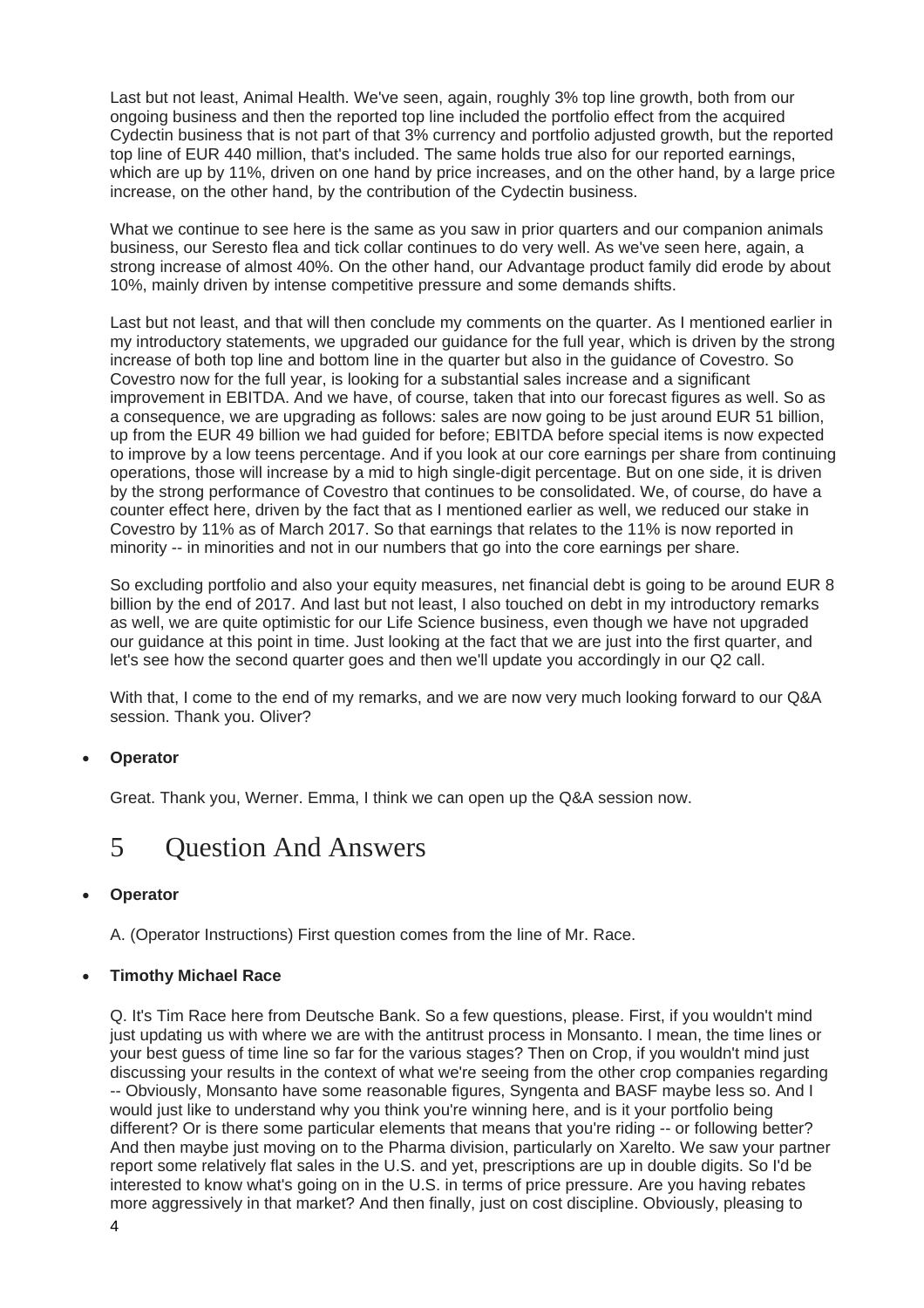see, just wondering if there's anything we should expect to increase in terms of your costs going forward for the rest of the year outside of normal seasonal fluctuations? So is this a good signal of cost discipline for the rest of the year?

#### **Werner Baumann**

A. Okay. Thanks, Tim. Let me answer the first question before we then go to Liam for Crop and Dieter for Pharma. As far as the antitrust filings and the process is concerned, we continue to be on schedule. The fact that we are slightly delayed with our filing compared to our original communication in Europe, you may remember, we wanted to file in quarter 1, that is exclusively related to additional data requests that we are diligently working on. With that we couldn't hold it to quarter 1, but it doesn't have any bearing on our perspective that we are going to close this transaction by the end of 2017. So from that -- and everything stays as is. And as we have communicated before, we are engaged in good and constructive discussions with the main regulatory agencies. There are still in a number of areas some fact-findings and some discussion going on. But overall, we are pleased with the quality of the discussion we do have with the different agencies. With that, let me hand it over to Liam, who's going to answer the question on our results relative to those of our competitors.

## **Liam Condon**

A. Yes. Thanks, Tim, I'll try and give you a perspective without going into any specifics about competitor results, but that I'm sure you've spoken to with them already about. I think if you break it down according to Seeds and Crop Protection, you can see that we have very competitive results in both Seeds and Crop Protection. I think you'd see overall, there are stronger growth rates for seeds, and all the companies that have reported so far have relatively stronger growth rates for Seeds and relatively weak growth rates for Crop Protection. And the way we view this is, I mean, first of all, the seeds need to get purchased, need to get put in the ground and then later on, you can get to use Crop Protection. And so, this is, for us, a good sign that there's a degree of confidence in the market, and that there's relatively robust sales level of seeds right now. On the Crop Protection side, you know we have a very diverse portfolio, not only from a geographic point of view but also from an indication point of view. And what we also have in here is a segment called SeedGrowth, where we look after, basically, seeds, to make sure that they can grow accordingly. And here, we have a very, very competitive position, and we see this as a kind of a comparative indicator for potential cyclical uptake. And also here, similar to seeds, we had quite strong growth of 7%. So I think overall, just by the diversity of our portfolio, the very innovative portfolio, and simply in the market, our ability commercially to execute is why we are doing different from the competitive performance.

## **Werner Baumann**

A. Okay. Thanks, Liam. So Dieter on Xarelto, J&J, U.S. price and cost discipline.

## **Dieter Weinand**

A. So let me start by saying, we're really pleased with the continued performance of Xarelto with the growth that we have seen, of course, the 20% again, globally. We also have been able to continue to expand our market leadership position in all major markets with expanding or maintaining our market shares, and so we're very, very pleased with that performance. And as -- and I cannot speak for J&J on specifics, but what I can tell you is what they have said. That there were 2 facts that impacted the reported sales by J&J. One fact was some price impact from the prior year. And the other one was the different accounting, the linear accounting for the dollar to, or rather on what they use, how they used to account for that. In-market performance continues to be healthy, and that is all I can say for the U.S. For us, there's -- we continue to grow primarily on volume. Volume is up plus over 21%. Prices negligable for us for now in our territories. So there's nothing unusual going on, other than normal competitive pressures that we are facing. So overall, a very healthy business. We're very pleased with the performance. And regarding the cost discipline. Obviously, we're very pleased with the great spot we've had into the year. Our ties expense or disciplined expense control is and stays in place, as we have previously discussed a number of occasions. And we do at the same time while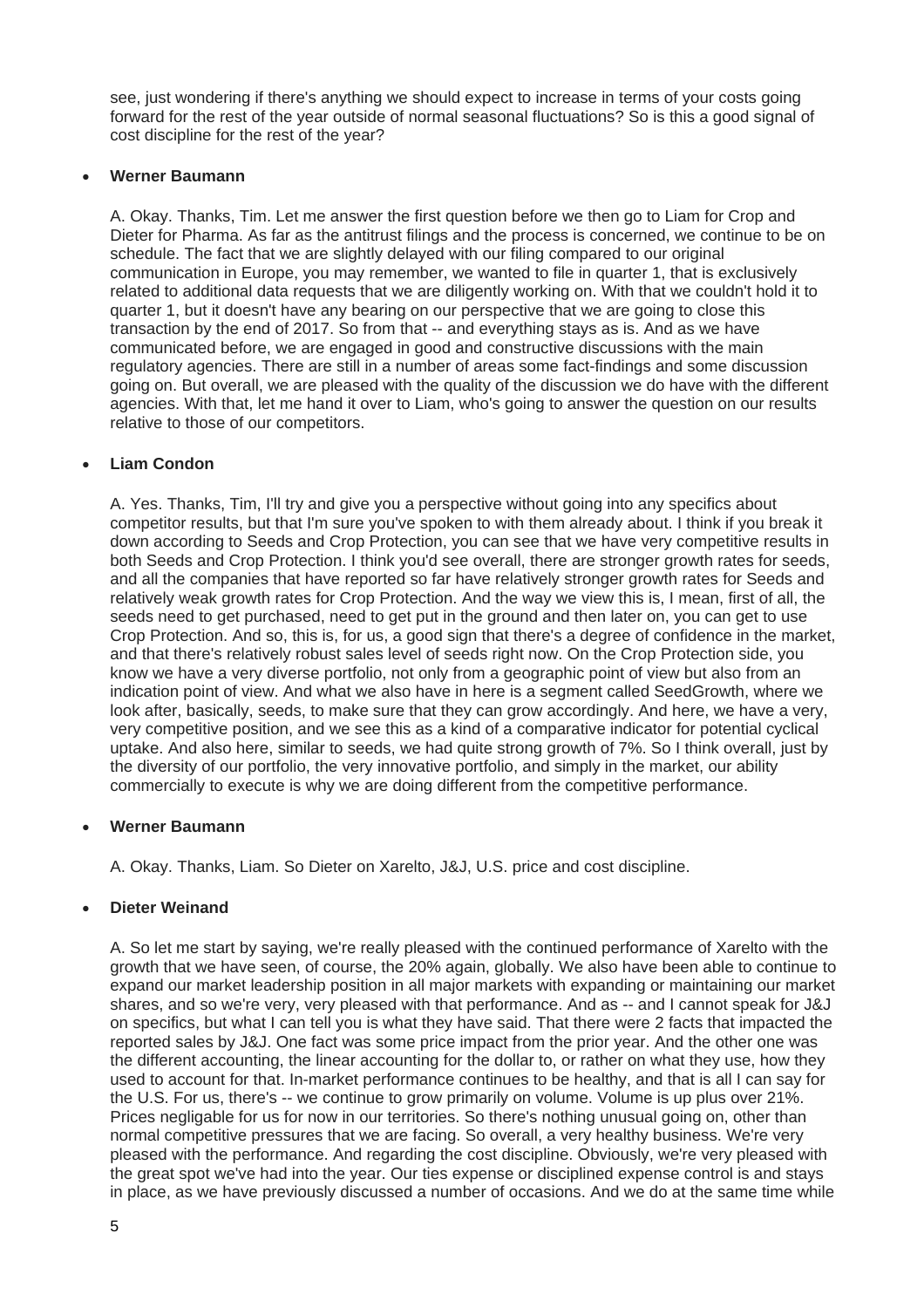we balance that with taking the right positions to ensure our future sustainable success by supporting our pipeline and/or investing in the appropriate commercial opportunities that are lying ahead of us, such as the copanlisib launch or Stivarga's second-line HCC that is coming up and potentially, depending on how the data comes out with the data associated with COMPASS trial. But we remain quite confident in the guidance that we have given for the year and look forward to continued successful performance.

#### **Werner Baumann**

A. Thank you, Dieter.

## **Operator**

A. The next question comes from the line of Mr. Walton.

## **Jo Walton**

Q. It's Jo Walton from Crédit Suisse. Just 2, please. On the consumer side, I wonder whether Erica could tell us a little bit about how she sees the background to the consumer market at the moment. A lot of companies have said that things are very tough. But what time point do you think we should start to see an improvement? And are there any more assets to be sold whereby there's going to be a booked gain which will help the margin? And is that a material part of how you keep the margin flat for this year, in this year where sort of transition and investment? And my second question is on the Pharma side and Kogenate. You talk about your partners' purchasing patents. Are these -- as your partner is effectively winding down purchases from you because you are ending your relationship with Helixate. And therefore, this is a steady thing that we will see continue? Or is this onetime patterns and we may just find that it'll bounces back in the second quarter?

#### **Werner Baumann**

A. Okay, Jo. Thanks for the question. So Erica is going to give you her perspective on the consumer markets, and the asset sales, both of the ones we had in quarter 1, and then also if there's anything going forward.

## **Erica Mann**

A. Yes. Thank you, Jo. As you would have heard, we are experiencing in the U.S. market, particularly some category challenges across the industry. And so, we see that, that will probably get better towards the back end of the year as the new innovations are starting, introduced into the market. As far as Latin America is concerned, we do see some continued softness there, specifically coming out of Brazil. Again, all indicators are -- early indicators are, that, that it's time to pick up and should be better towards the end of the year as well. Now, when it comes to the margin question, obviously, we maintain our guidance for the full year. It's important for you to note that historically, quarter 1 and quarter 2 are better margin quarters. And the divestitures that took place is part of our natural portfolio, proving it's not something that is special, it's just an ongoing portfolio cleaning.

## **Werner Baumann**

A. Okay. Thank you, Erica. Dieter, on Kogenate and CSL.

## **Dieter Weinand**

A. Yes. So as fluctuations in Kogenate orders quarterly is not a surprise. We have always had that, so there is that up and down. And that is also the case that there's some phasing with tenders that we have in some of the markets, where we have national tenders that is also impacting our quarterly sales. As you know, the CSL contract ends in 2017, and we are working -- we're striving to switch that business to Kogenate and/or Kovaltry as rapidly as we can while we are preparing for the filing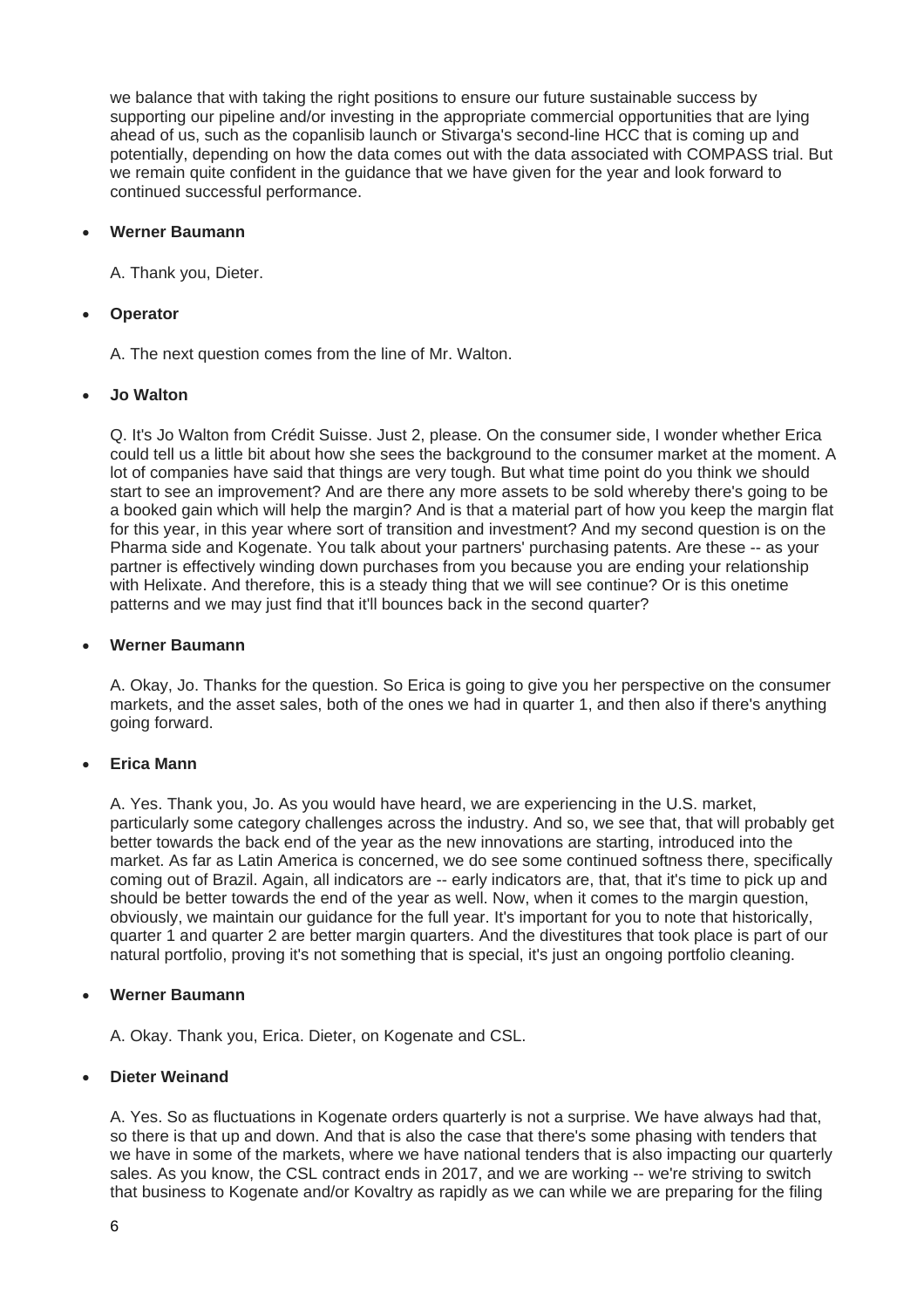for damoctocog-alfa at the same time. So we remain confident in the medium- to the longer-term position that we have in the hemophilia business with the strong position there, but I cannot comment on forward-looking potential orders or not from CSL.

## **Werner Baumann**

A. Okay. Thanks, Dieter.

## **Operator**

A. Next question comes from the line of Mr. Leuchten.

## **Michael Leuchten**

Q. It's Michael Leuchten from UBS. Two questions, please. Just going back to the Pharma margin in Q1 and your commentary in your press release about the uncertainties for that division. If your marketing and distribution expenses are flat, as in you're very much in charge of that, you also have the COMPASS data reading out early, so that trial, I presume, is not as expensive as you thought is going to be. So what are the uncertainties that could have an impact as the year progresses on your margin in the pharmaceuticals business? So that's question #1. And then a question for Johannes Dietsch. Could you talk a little bit about the structure of the bridge finances -- financing that you have in place for the Monsanto transaction in terms of the tranches that are available to you? And what flexibility you have around that in terms of using bits and pieces to pay debt down if and when you draw down the bridge financing.

#### **Werner Baumann**

A. Okay. Thank you, Michael. So, Dieter?

#### **Dieter Weinand**

A. So you were right there, we continue to be disciplined in our expenses, as I've mentioned earlier. And that included maintaining our marketing and distribution cost. And at the same time, I'll also mention that we continue, and as you know, R&D spend increases over the year as clinical trials progress. And that is also not new, that is what -- has occurred every year, and we anticipate that also to be the case going forward. You mentioned the COMPASS trial winding down. As you also know, when a trial reads out with top line data, the trial doesn't stop overnight and the expense does not stop overnight that winds down over time, that takes a while as well, because the trial have been scheduled, actually, to last longer. So that is not an immediate win for either. And we continue to invest in our pipeline, as I mentioned in the trials as they develop successfully going forward. And in the new commercial opportunities we want to exploit that I had mentioned previously, and as I said, we are quite pleased and very confident in confirming our guidance as we've previously issued for the rest of the year. And that's all I can say to that. There is nothing unusual that we foresee.

#### **Werner Baumann**

A. Okay. Thanks, Dieter. And Johannes on the bridge financing?

## **Johannes M. Dietsch**

A. Thanks, Michael. About the bridge financing, as you know, we concluded the bridge finance of about \$57 billion in September last year with 5 banks and syndicated out to global banks, in total, 26 banks. Soon thereafter, this bridge financing is available for us and once we are drawing under this bridge financing, we have more than 2 years actually to do the term out financing. Within this \$57 billion bridge financing, we have also a \$10 billion term loan piece, which we can draw on, and which we can then pay back anytime. There are 2 tranches of this \$10 billion. One is a short-term 2 years and one is a 5 years term loan. So we have had a lot of flexibility with those term loans. Apart from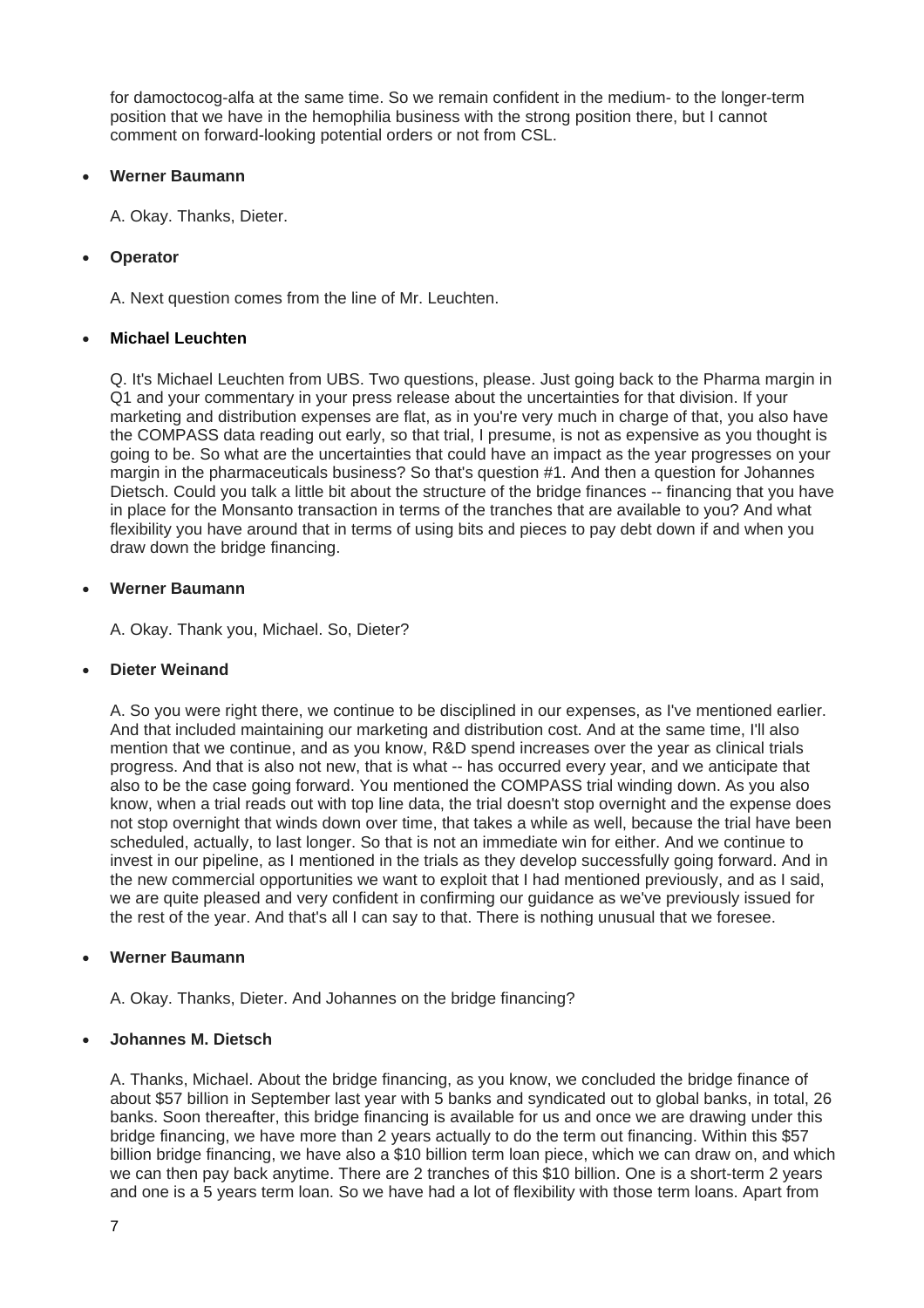that, we will -- you'll see equity, of course, to pay down the bridge financing, and we have done already the first €4 billion in the mandatory convertible notes, which will, of course, reduce the level of the bridge loan accordingly. And with all the other anticipated term out financing like the rights issue and the senior bonds that will then ultimately reduce the bridge facility. For this bridge facility, we have to incur some costs this year, we anticipate within our financial results the cost burden of roughly more than -- slightly more than EUR 200 million.

#### **Werner Baumann**

A. Okay. Thank you, (inaudible)

## **Operator**

A. The next question comes from the line of Mr. Verdult.

## **Peter Verdult**

Q. It's Peter Verdult from Citi. Three questions, first for Dieter. Are you in a position now to tell us whether COMPASS was presented at the ESC or in November, at the AHA? And on -- and on Anetumab, can you remind us when is the earliest that we might see top line data from the registrational study in mesothelioma? To Liam, maybe a little premature to ask this, but are there any developments since the Meet Management day last month that increased your confidence in the ag cycle turning at the end of the year? And then lastly, Werner and Johannes, I know you've [beating] in on sales and profitability across each of the divisions within Life Science but the guidance for -- the guidance on any of those divisions has not changed. I was just trying to gauge how conservative your being, given the momentum that you're seeing at the start of the year or what the specific factors are that is going to dampen the momentum here today?

#### **Oliver Maier**

A. Peter, thanks. I missed the first part. Can you repeat the first question just for me, please?

#### **Peter Verdult**

Q. Yes, the first question for Dieter is on COMPASS, a to tell us whether that will come at the ESC, the European Society of Cardiology or at the AHA later in the year, in terms of when that data would be presented. And then on Anetumab, your antibody drug conjugate, when is the earliest we might see the top line data from the registrational mesothelioma trial?

#### **Werner Baumann**

A. Okay. Thanks, Peter. So Dieter on COMPASS and Anetumab first, please.

## **Dieter Weinand**

A. So we -- unfortunately, Peter, I'm not one of the people that is involved in the data analysis and what happens to the data. Obviously, we are working as fast on cleaning up and analyzing the COMPASS data. But I don't have the timing, and therefore, I cannot predict at which upcoming Congress or so a venue we would disclose the final data. But then we reassure you that we're working very hard on this to get this out as quickly as possible. And with regard to Anetumab, as you know, Peter, we have -- the trial enrollment did finish much faster than what we had anticipated. However, this is an event-driven trial. And so we now need to wait for the events to come in. And that is difficult for us to predict. And so our -- as you know, our time lines for Anetumab were that we have been looking at a 2019 launch. Should that change as soon as we have some other read, we would obviously, come forward with that and inform you.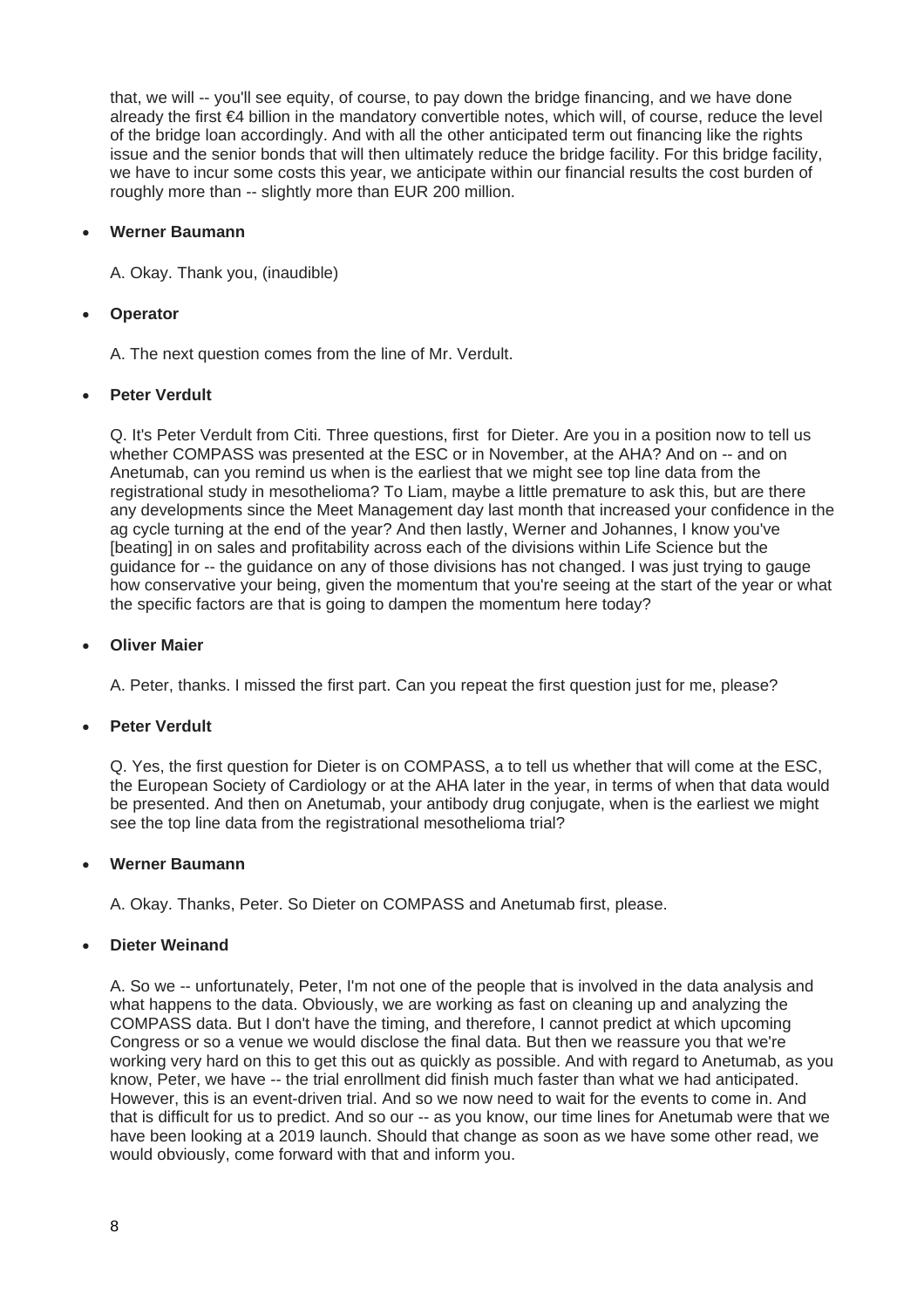A. Okay. Thanks, Dieter. Liam, on the ag cycle.

## **Liam Condon**

A. Yes. Thanks, Peter. So it's always very hard at this point of the year to make any kind of calls. I think what's become clearer in the last couple of weeks and even months, and is that we will have record acreages of corn and soy if you take North America and Latin America together. So there is strong demand for seeds, and we're seeing that in our soybean portfolio, very strong demand for soybean seeds. And the strong -- and demands are also going forward for SeedGrowth. We've seen that in our Q1 results. And now the issue is and this is the part where the weather is crucial, and it needs to get planted. And all of these seeds and then it needs to grow. And as it's growing, we have opportunities then to use our Crop Protection products, they're to protect and those that the seed as it grows, and then it needs to be harvested at the right time. So there's a lot of things that can happen in between, and that would need to come together for us to be able to call an upturn in the cycle. But it all starts with having very robust demand for Seeds and SeedGrowth. And at least, we're seeing that so far. And how the rest of the year comes out, then we will see, but at least we're off to a good start.

#### **Werner Baumann**

A. Okay. Thanks, Liam. So Peter, on guidance and your question on, why don't you upgrade now if I understand you correctly, after such a strong first quarter. The simple truth to it is that as we mentioned earlier, we are very happy with how we've started in 2017. Particularly, this very strong Pharma performance, both top and bottom line. But at the same time, it's a little bit premature to look at our guidance because we only announced it in February. And we have stated that at this point in time, we are not looking to adjust it, which means that, we'll update you after quarter 1 -- quarter 2, when we believe we have more visibility that can better gauge then how we are running vis-a-vis our guidance, and it's depending on where we are, contrasting that result performance after Q2, whether we can update you at that point in time. The only other thing and that's a difference, why this - actually, still chosen to upgrade group guidance is what I mentioned earlier. Covestro has taken up its guidance. It does have an impact on the -- on us as well because we significantly benefit, of course, from such a strong performance. And that's what led to top line, bottom line and core EPS, everything else for Life Sciences, let's wait and see where we are after Q2.

#### **Operator**

A. The next question comes the line of Ms. Holford.

#### **Kerry Holford**

Q. Kerry Holford, Exane BNP Paribas. A couple of questions, please. Firstly on Betaseron. Could you comment on the reduced demand you're seeing in the U.S. and Europe? We're seeing this trend across the category. But just interested on your views on why this is occurring. Is it just that the patient population is now well-penetrated? Or does it reflect, perhaps patient warehousing ahead of Russia's (inaudible) launch? Secondly, on copanlisib, can you just discuss the scope to file based on the recent Phase II data in NHL or whether you need to wait for the Phase III that I think has just recently started. And a great one would be on Animal Health, any strategic update here on this business? Kyleena's performing well, that remains upscale versus competitors. So any commentary there would be helpful.

#### **Werner Baumann**

A. Kerry, thank you. So Dieter first on Betaferon, on why the decline in the contexts of the overall MS space. And secondly, copanlisib, whether we could file with the Phase II data in a nutshell or do we have to wait for Phase III.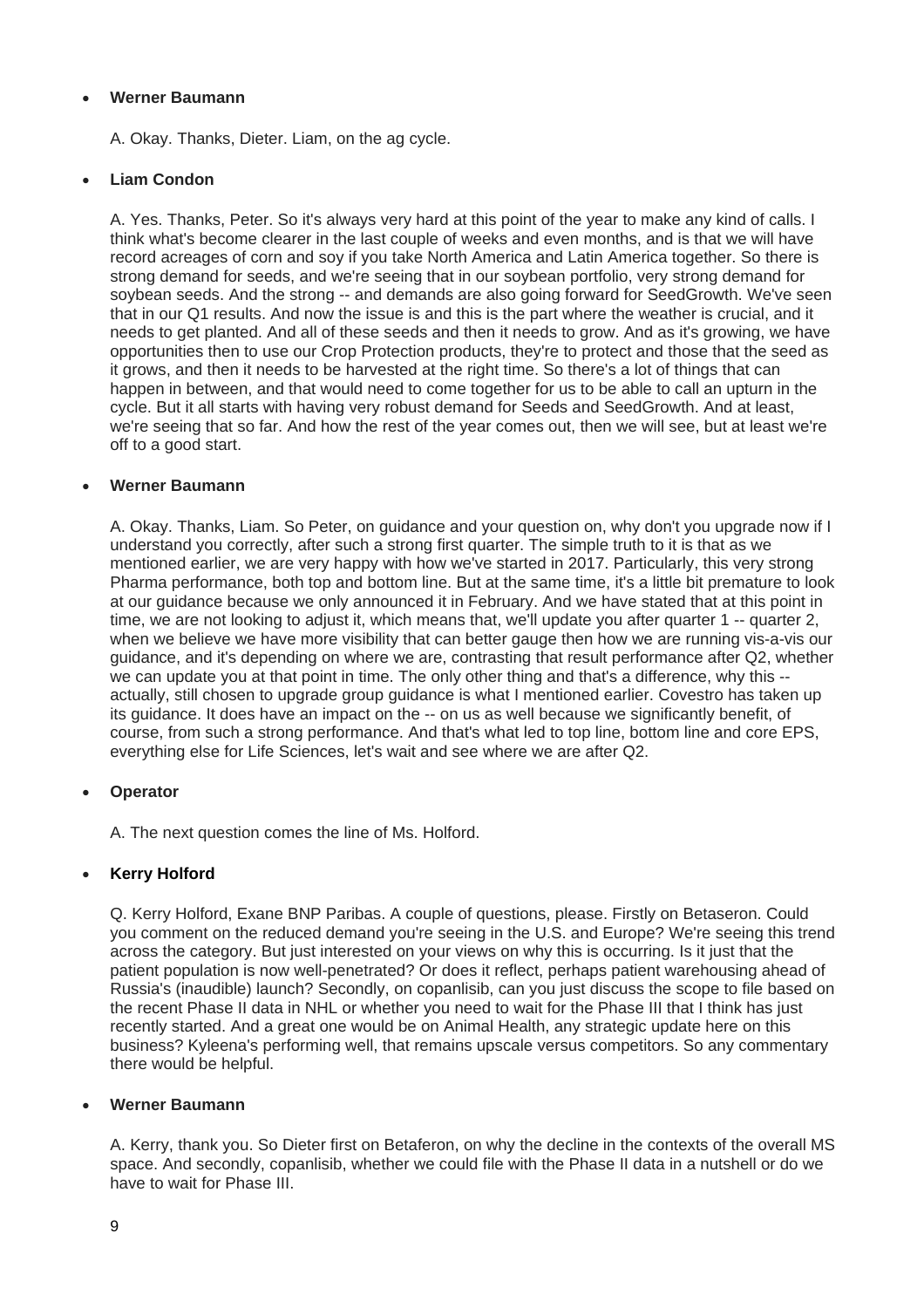## **Dieter Weinand**

A. So some of Betaferon. Betaferon performance is obviously impacted by continued expansion or utilization of the oral products in the competitive markets. While Interferon remains a mainstay of therapy for MS, all Interferons are impacted by the oral competition. And I don't think that, that is going to -- that trend is going to change over time. But we are -- we think Betaferon is still well positioned in these interferon markets as a key product. With copanlisib, we are -- we have initiated a rolling submission with the U.S. regulatory authorities. We have accelerated review, Phase II, would allow us to file, and if successful, could result in an approval, and it would require that we - with the post-approval commitment. But we could file, we have actually initiated the filing process. And with the -- in that -- going sufficient process now, and it could result, if positive, in an approved phase based on that data.

## **Werner Baumann**

A. Okay. Thank you, Dieter. So Kerry, let me briefly give you an update on Animal Health. The business is doing well. There's no news to be shared on its strategic position. It is where it has been, and it stays, and will continue to stay there. No change.

## **Operator**

A. Next question comes to the line of Mr. Faitz.

## **Christian Faitz**

Q. Christian Faitz from Kepler Cheuvreux. As already noted in the call, compared to your peers you had a fairly good start into the crop season. Also, I would track in agrochemicals, not just in seeds. Can you share with us some insight into the ongoing crop season in the Northern Hemisphere? Are you into Q2, particularly in Europe? Looking at weather data, it appears to me that we are looking at a shortened season, driven by a combination of dry and cold conditions so far. What is your take on this? And in that context, do you still see elevated inventory levels in the channel? Second question, your friends in Ludwigshafen are quite happy about their Dicamba performance. Can you compare and contrast performance of your LibertyLink franchise, please?

#### **Werner Baumann**

A. Yes. Okay. Thank you, Christian.

#### **Liam Condon**

A. Okay. Thanks a lot, Christian. And on the Northern Hemisphere and what we can see to start in North America, there is, due to weather a delay in the planting season. So particularly, corn has much lower planting rate than in previous years. The assessment is, this will be caught up, and it's only a temporary blitz, so it should be okay. In Europe, it is indeed a -- there's very slow start to the season, we're seeing this particularly in Western Europe, anybody who lives here knows it's been cold, and it's been wet, and most of the time so far. And there is a risk that we would have a shortened season in Q2, which would probably, particularly impact fungicides. You might miss a spray simply because there would be less of a window of application that will be possible. And it's little bit too early to call, but we -- I'd say, we are very cautious on Western Europe. It's very sluggish. And in contrast, we see very good conditions in Eastern Europe and the Central and Southern Europe, so far. So that, that helps balance out and that's all for the reason why we grew in Q1 also in Europe, was not because of Western Europe, it was because of Eastern and Central Europe. And overall, on the herbicides side, we have, you mentioned competition, Dicamba coming on to the market. We also had good growth with 5% overall, or over 5% growth in Q1. And see continued strong demands in -- now, particularly, in the Northern Hemisphere, we had particularly strong demand in Canada but also in the U.S., and Liberty is driving this herbicides growth as well.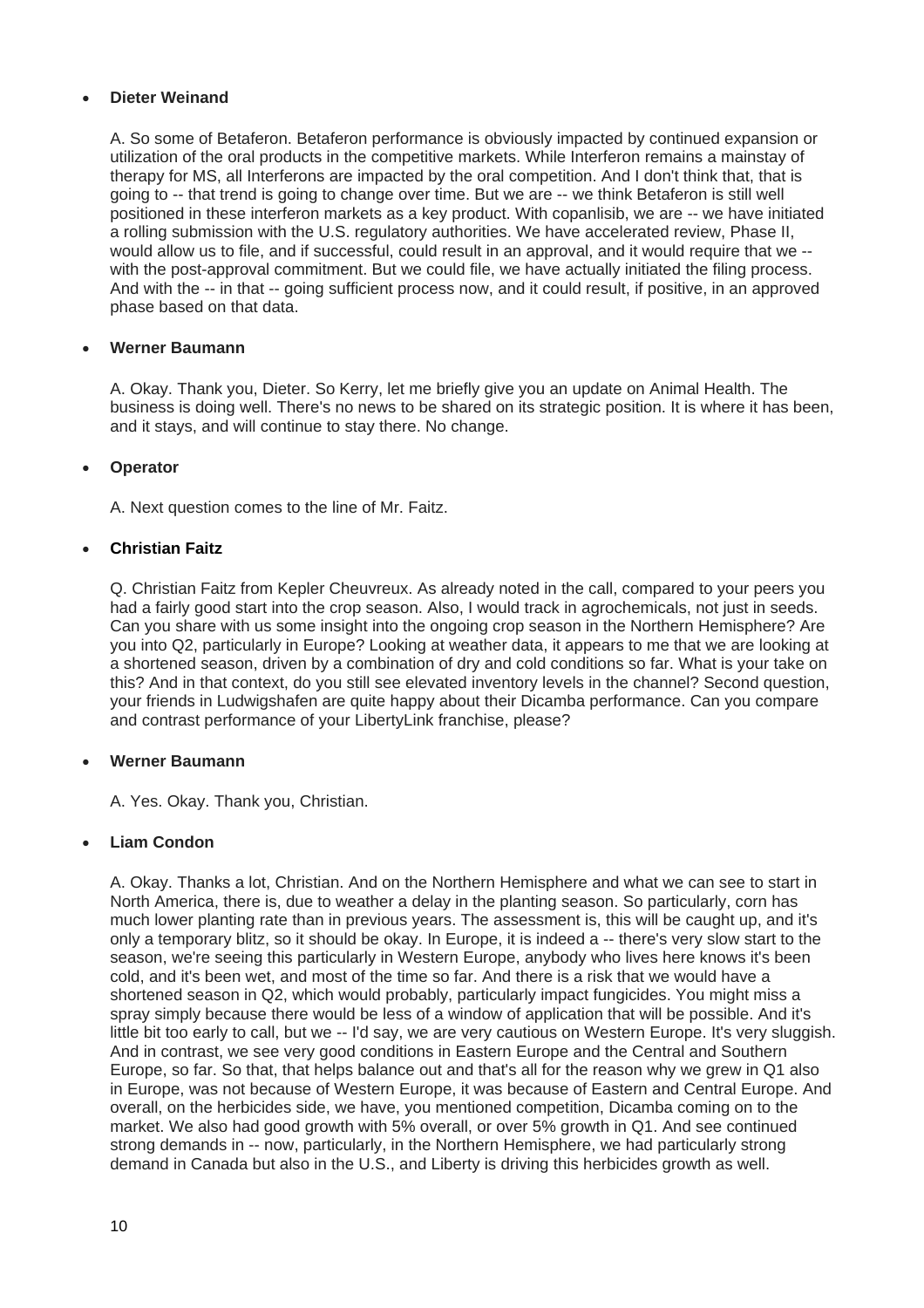A. Okay. Thank you, Liam.

## **Operator**

A. Next question comes from the line of Mr. Redenius.

## **Jeremy Redenius**

Q. It's Jeremy Redenius from Bernstein. I've got a couple of questions. First of all, on Crop Science. We've heard, I guess, you and a couple of other companies talk about high fungicide inventories in Latin America now. And I'd like to hear your perspectives on how does that look going forward? Is this foreshadowing a particularly weak second half of the year down in Latin America? And then on Eylea, we should be getting competitive data on some products this year that can be dosed less frequently, for example, I'm thinking about Novartis' RTH258. Would a -- when a product that's -- that needs to be dosed every 3 months for the similar efficacy have a significant effect on the Eylea trajectory?

#### **Werner Baumann**

A. Okay, Jeremy. So Liam is going to take the first question, followed by Dieter on Eylea.

## **Liam Condon**

A. Yes. Thanks, Jeremy. So fungicides was actually the only disappointment that we had in our portfolio in Q1. And it's specifically related to the performance in Brazil. And this is directly related to the fact that the channel inventories were indeed too high. What happened, it was basically the sellin last year, ahead of the season, anticipating a normal or a strong season and demand for Fungicides. The demand was lower and consumption in the market was lower. And we've basically taken a precautionary decision to reduce sell-in to the market. And to avoid the situation that the channel becomes overloaded. So from our point of view, this is part of our philosophy of managing for value and that's -- if we notice that channel inventories are starting to pile up that we simply reduce our sell-in. That the consumption in the market, we believe, is continuing at a relatively - right now for the time of the year, at a relatively normal level. What's reduced is the sell-in. So I think you just have to differentiate between that sell-in and sell-out part of it.

#### **Werner Baumann**

A. Dieter?

## **Dieter Weinand**

A. So I would say, as I always say, let's wait for the data. I think this market is driven by efficacy, as we have seen. As we've overtaken the market leadership from Lucentis in many different markets now with the Eylea market share of 74% in Japan. And the market share ranges, range of markets some 34% to 74%. So it's very clear that this market is driven by efficacy. And I would then say, be that being the case, then I would wait for the full data set to come out so that we understand the complete profile of the product and that would allow us then to gauge what the competitive situation will be and our competitive response would need to be. I also believe that we are positive, we're in the good position with the ANG2 combination, the collaboration we have with Regeneron if positive, that would obviously, target -- that it will be targeting enhanced efficacy. And I think in the market that's driven by that would position us very well in the future in that market. So let's wait and see what the data says and then we can speak more toward that. And then in the meantime, I think we're very confident on our continued performance.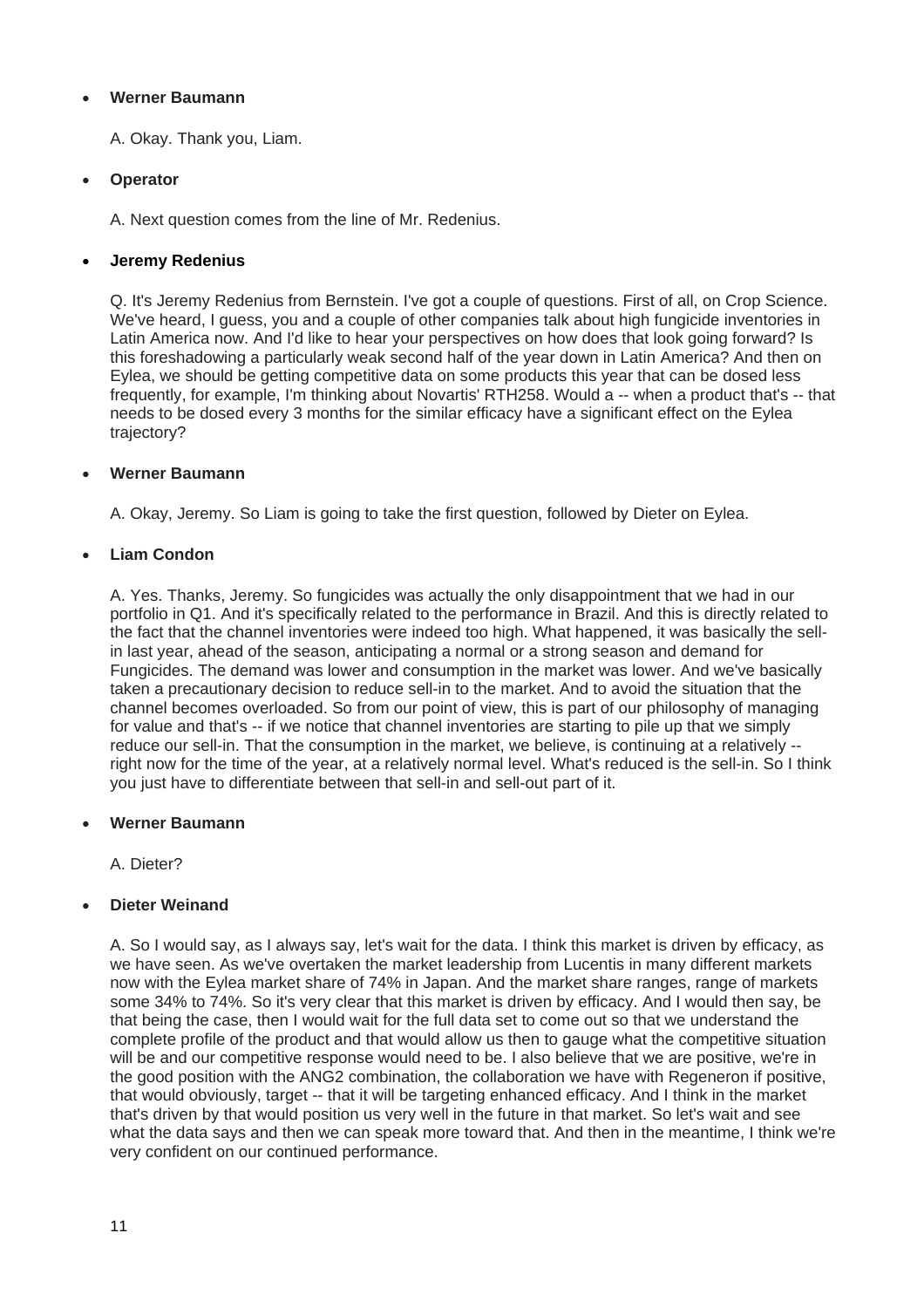A. Okay, Dieter. Thank you.

## **Operator**

A. The next question comes from Mr. Cespedes.

## **Florent Cespedes**

Q. Florent Cespedes from Societe Generale. Three quick questions, please. First, on Xofigo, could you come back on what is driving the good performance this quarter, and if this acceleration is sustainable. Second question is on Pharma in the emerging markets. Could you comment on what is behind the strong growth this quarter? Which are the main countries driving this performance, and also the main products? And my third question, the last question, is for Erica. Could you tell us if you start to see some sign of improvement behind the portfolio acquired from Merck? And, Dr. Scholl's Q1 sales are kind of slow and that you -- you should build from this and what could be the pace of the recovery?

## **Werner Baumann**

Q. Okay, Florent. Thank you. So Dieter, on Xofigo drivers and then on emerging markets by countries and products.

## **Dieter Weinand**

A. So Xofigo has actually been driven by 2 main facts. One is, we have a very strong increase in new patient starts this quarter versus the prior year. Across the board, in the U.S., Canada, Europe, everywhere, we see the same significant increases in the new patient starts. That is because we - as we have previously discussed, we have fine-tuned our message. We have been more clear with the appropriate patient profile, exactly at what point the patient should be start with Xofigo that can benefit most. And we have enhanced our profiling and targeting. And we have also unlocked the opportunity in the freestanding urology clinics, where at the beginning, it was much more limited, the utilization to hospitals that were already set up with radiology departments and so on. So all of that is now coming together, and that is driving the new patient start growth that is significantly impacting us. At the same time, we see a development that is related to our better patient selection. A development in the increase in the number of cycles that are being given per patient. In the U.S., it's increasing very nicely, similarly, in Europe. And in Japan, we had a very, very strong launch. New patient starts in Japan are very, very high. And the average number of cycles in Japan is the highest of anywhere in the world, telling us that in Japan, they have actually learned from all the learnings that we have, the opportunity to learn from it. Other countries position the patient appropriately, so earlier patients get the products. And that has resulted in very high patient starts right at the launch. And the most number of cycles per patients. As a matter of fact, 60% of patients in Japan, we see 6 cycles. That compares to our -- ALSYMPCA trial in a controlled Phase III trial, 63% of patients. So very, very well done, Japan, that has also supported our growth. So far, the new launch as well as the continuing business is performing very well.

Emerging markets, we see growth across the emerging markets. In the emerging markets, as you know, our portfolio is somewhat different. In China, we had particularly a good start. In China, this year, where we grew 18%, where the market is projected to grow 7.4%. So we've had a very, very good performance in China. That performance is driven by a very good growth in Adalat, Glucobay and Cardio Aspirin. It was somewhat buoyed or helped by the conclusion of provision of tender negotiations and a bit of restocking that occurred. But overall, the underlying business is driven by volume. It's performing very well, not only in China but across the entire emerging markets. And we are optimistic for continued good performance in these emerging markets as well.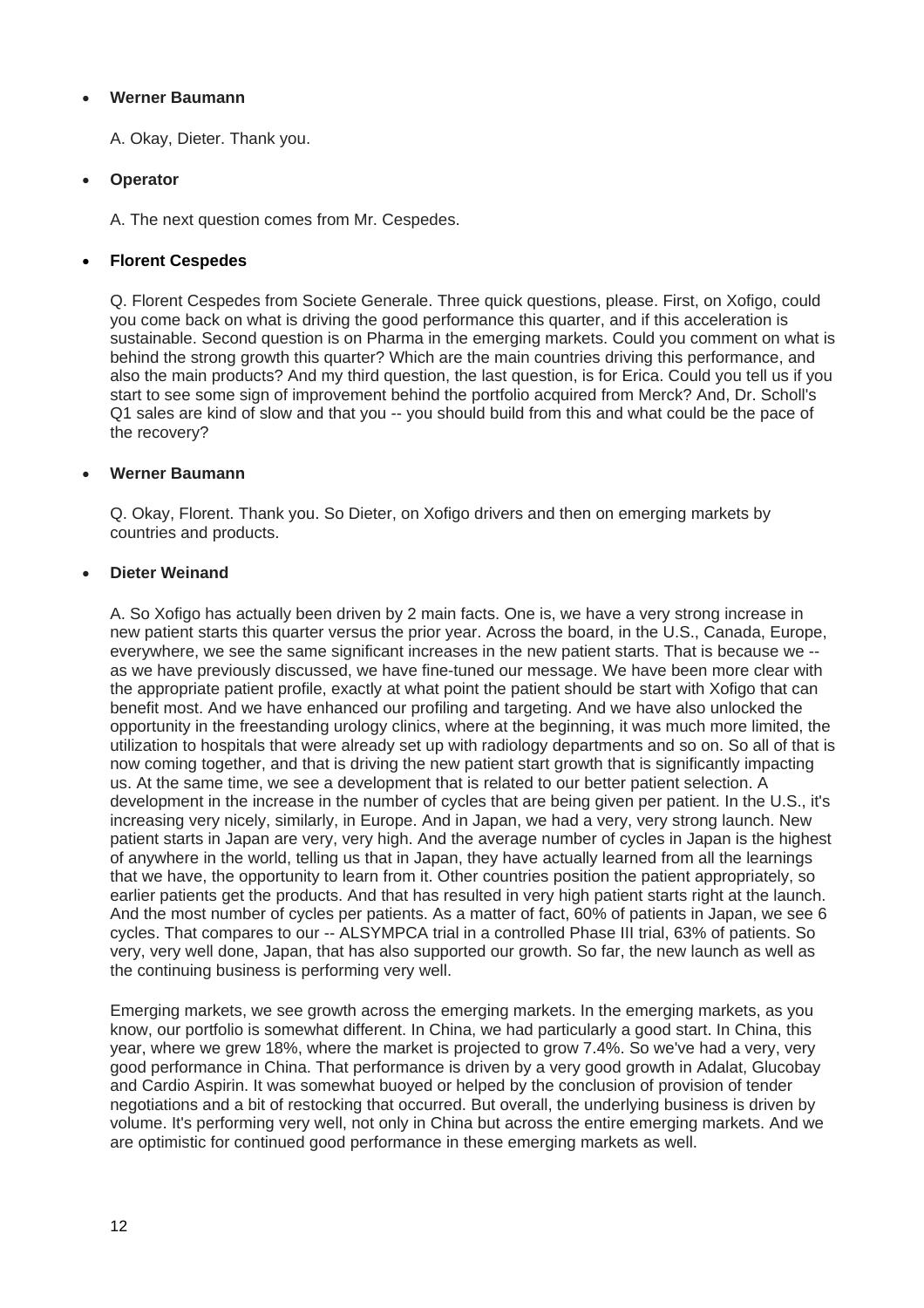A. Okay. Thanks, Dieter. So Erica, on the Merck products.

## **Erica Mann**

A. So I'd like to reiterate, as we said before, the Merck acquisition was based on 5 products. And 3 of the 5 are performing as we had expected. So CLARITIN is doing well. AFRIN has now achieved the EUR 100 million mark last year in 2016. So that's blockbuster in terms of OTC brands. And then, of course, MiraLax is also doing well. We had worked very hard on Coppertone and the turnaround of Coppertone and the year-on-year increase that you're seeing is a very good reflection of our preparation for the season. We have added new innovation, a whip innovation, which was well received by consumers, and the feedback is really good on that. We have worked very hard to get more points of sale and to get to the right distribution. And we are now focusing on our sellout efforts with increased commercial efforts for the balance of the year. On Dr. Scholl's, as we mentioned before, this is a restage that takes time. We expect that by the back half of this year, we will be launching our new product placements, and that should start bringing a turnaround in that ground.

## **Werner Baumann**

A. Okay. Thank you, Erica.

## **Operator**

A. Next question comes from the line of Mr. Wendorff.

## **Daniel Wendorff**

Q. Daniel Wendorff of Commerzbank. Two remaining. One on Pharma, one on Consumer Health. And on Pharma, I would be interested to know how does the development plan look like for Anetumab outside of mesothelioma and can you update me here, that would be fine. And the second question is on the Consumer Health growth opportunity, if you absolved all the turnaround situation in that division, so assuming markets dynamics persist and as they currently are, in the key regions, where could growth of your Consumer Health business be on top line?

#### **Werner Baumann**

A. Okay. So Dieter on Anetumab outside of mesothelioma.

#### **Dieter Weinand**

A. So we obviously, at Anetumab, we're looking at a basket trial, we'll looking at a number of 6 additional indications depending on where we find the signal from that trial we would then embark on Phase II, expand those indications into a Phase II trial of registrational intent. We are looking at a non-small cell lung cancer trial that we will be initiating -- but it's not yet recruiting also at the same time, and we're looking at a recurrent ovarian cancer trial in Mesothelin expressing platinum resistance recurrent ovarian cancer. So wherever we find the signals from the (inaudible) trial, in addition to the trials that I just mentioned, we would obviously, expand the developing program as rapidly as possible.

#### **Werner Baumann**

A. Okay. Thank you, Dieter. And Erica on growth opportunities after completing the turnarounds that we are working on right now in Consumer.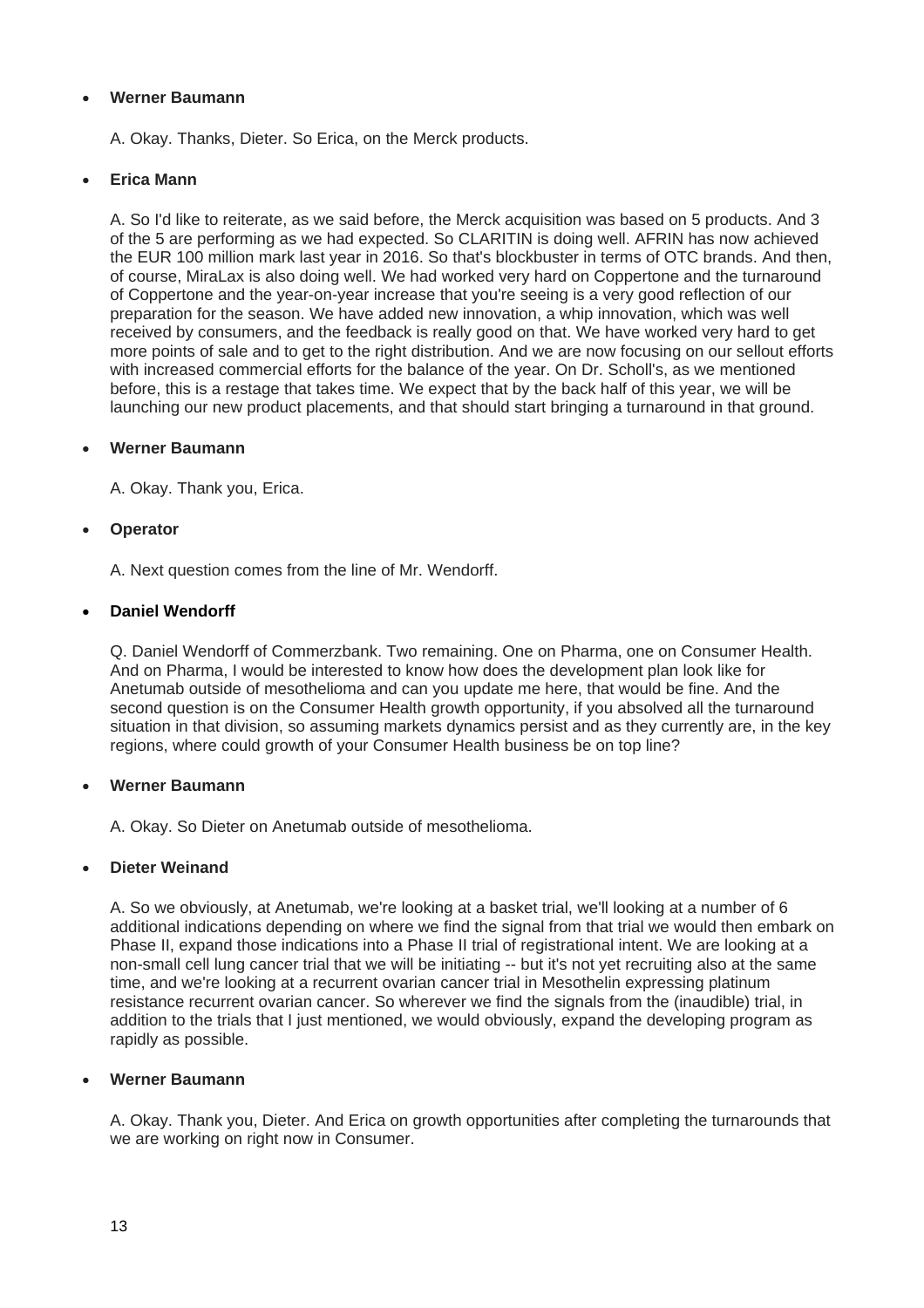## **Erica Mann**

A. So there are 5 categories, obviously, that are very important in the Consumer Health area. And those continue to be very important, and that's where we will continue to focus. What is key here is obviously, bringing new innovations to the markets and ensuring that long-term engagements remain from the consumer's perspective in each one of our brands. So that's where we'll focus on innovation and driving value in our brands.

#### **Werner Baumann**

A. Okay. Thank you, Erica.

## **Operator**

A. Next question comes from the line of Mr. Evans.

## **David Paul Evans**

Q. It's David Evans from Kepler Cheuvreux. Just a question on Pharma. On the Mirena device, clearly, we saw a very strong quarter. And I'm just wondering if you could, let's just say, how much impact the Kyleena device have? Was there any stocking there? How much price is contributing to that in the U.S? And kind of longer-term way, where you see that franchise heading? Do you see any means for competition coming in the future? Is this the kind of growth rate we should see for the rest of the year and so on?

## **Werner Baumann**

A. Okay, David. So Dieter on Mirena and Kyleena.

#### **Dieter Weinand**

A. Yes. So in -- we report Skyla and Jaydess as well as Kyleena under the Mirena franchise, and we don't break that out. So let me give you a little bit of color comment around that. Mirena continues to perform very well. And as is Skyla/ Jaydess is performing well within our expectations, and Kyleena helped that with the very strong launch, but it's not a stocking. It is actually a very good reception by physicians, so I would not attribute the very strong Kyleena performance to stocking but rather, to utilization. As you know these devices are purchased by physicians then utilized and then reimbursed. So you will not see huge stocking by physicians unless they're trying to utilize that device. The overall long-acting contraceptive device market has been growing in the U.S., a little bit aided by a concern that may have been present that reimbursement for contraceptions - contraceptive devices might be limited in the future. So that has given the market a bit momentum, and with that momentum that's (inaudible) market has been -- we have been able to maintain that momentum across the portfolio that we have. So I would not attribute that success to stocking but to a true very good reception of Kyleena and continued strong performance of our Mirena franchise overall.

#### **Werner Baumann**

A. Thanks, Dieter.

## **Operator**

A. Next question comes from the line of Mr. Vosser.

#### **Julian Shaw**